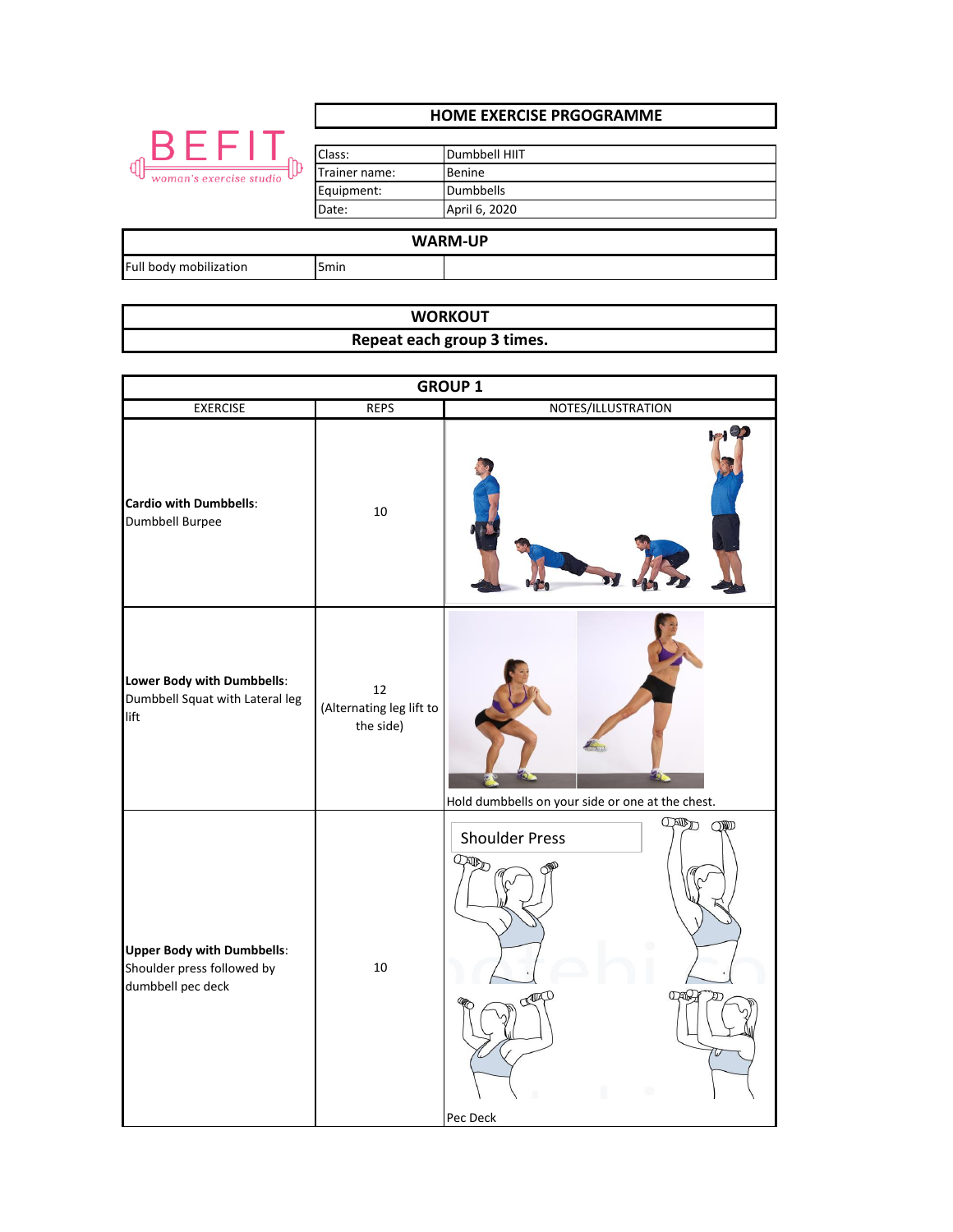| Cardio no weights:<br><b>Star Jumps</b> | 10 |  |  |
|-----------------------------------------|----|--|--|
|-----------------------------------------|----|--|--|

| <b>GROUP 2</b>                                                                                                                                         |                       |                                                   |  |  |
|--------------------------------------------------------------------------------------------------------------------------------------------------------|-----------------------|---------------------------------------------------|--|--|
| <b>EXERCISE</b>                                                                                                                                        | <b>REPS</b>           | NOTES/ILLUSTRATION                                |  |  |
| <b>Cardio with Dumbbells:</b><br>Side shuffle holding one<br>dumbbell at your chest then push<br>it out on the side. Repeat<br>towards the other side. | 10                    |                                                   |  |  |
| Lower Body with Dumbbells:<br>Alternating lunge back with<br>forward kick                                                                              | 12 (alternating legs) | Hold dumbbells on your side on one at your chest. |  |  |
| <b>Upper Body with Dumbbells:</b><br>Wide bicep curl into Y press                                                                                      | 10                    |                                                   |  |  |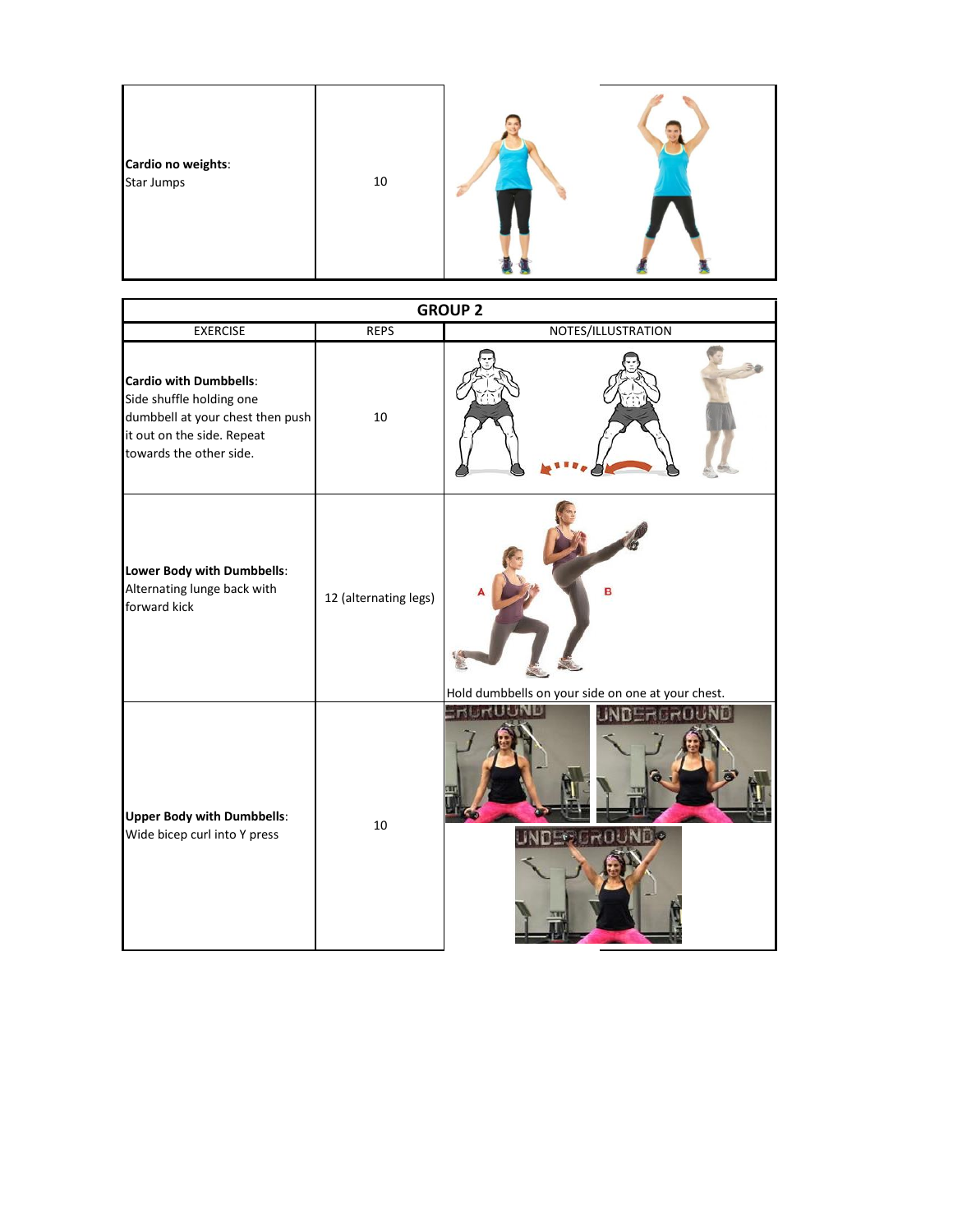| Cardio no weights:<br>High knee with clap under knees<br>10 |  |
|-------------------------------------------------------------|--|
|-------------------------------------------------------------|--|

| <b>GROUP 3</b>                                                                                                          |             |                    |  |  |
|-------------------------------------------------------------------------------------------------------------------------|-------------|--------------------|--|--|
| <b>EXERCISE</b>                                                                                                         | <b>REPS</b> | NOTES/ILLUSTRATION |  |  |
| <b>Cardio with Dumbbells:</b><br>Dumbbell to knee                                                                       | 20          |                    |  |  |
| Lower Body with Dumbbells:<br>Alternating side lunge doing a calf<br>raise when your feet are together<br>in the middle | $12\,$      | Calf Raise         |  |  |
| <b>Upper Body with Dumbbells:</b><br>Dumbbell row to tricep kick back                                                   | $10\,$      |                    |  |  |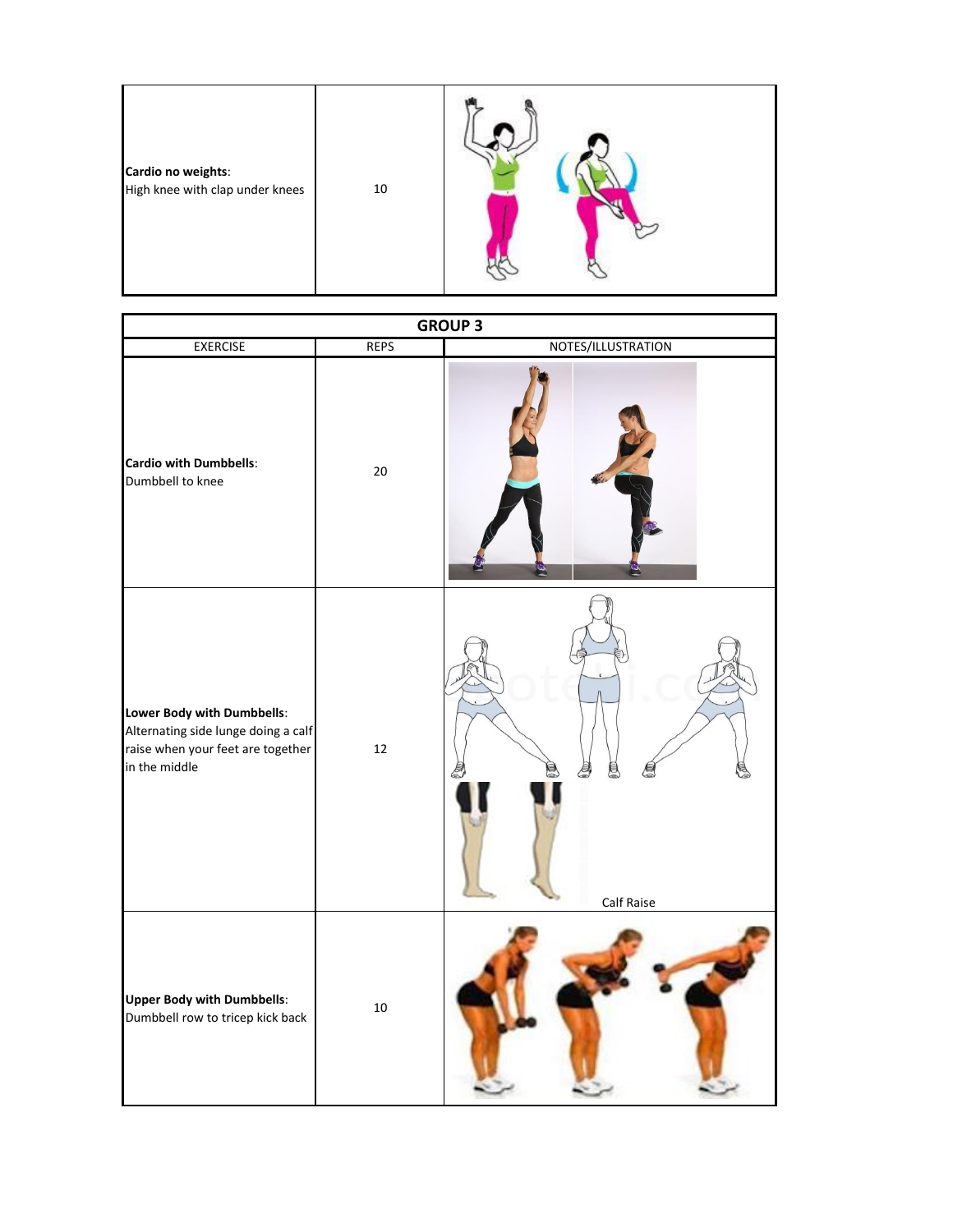

| <b>GROUP 4</b>                                                               |             |                                                              |  |  |
|------------------------------------------------------------------------------|-------------|--------------------------------------------------------------|--|--|
| <b>EXERCISE</b>                                                              | <b>REPS</b> | NOTES/ILLUSTRATION                                           |  |  |
| <b>Cardio with Dumbbells:</b><br>Jump squat turning 180°                     | $10\,$      | Hold one weight at your chest                                |  |  |
| Lower Body with Dumbbells:<br>Narrow squat with alternating leg<br>kick back | 12          | Hold dumbbell on your side or one dumbbell at<br>your chest. |  |  |
| <b>Upper Body with Dumbbells:</b>                                            | 20          |                                                              |  |  |
| Cardio no weights:<br>Skater Jumps                                           | 16          |                                                              |  |  |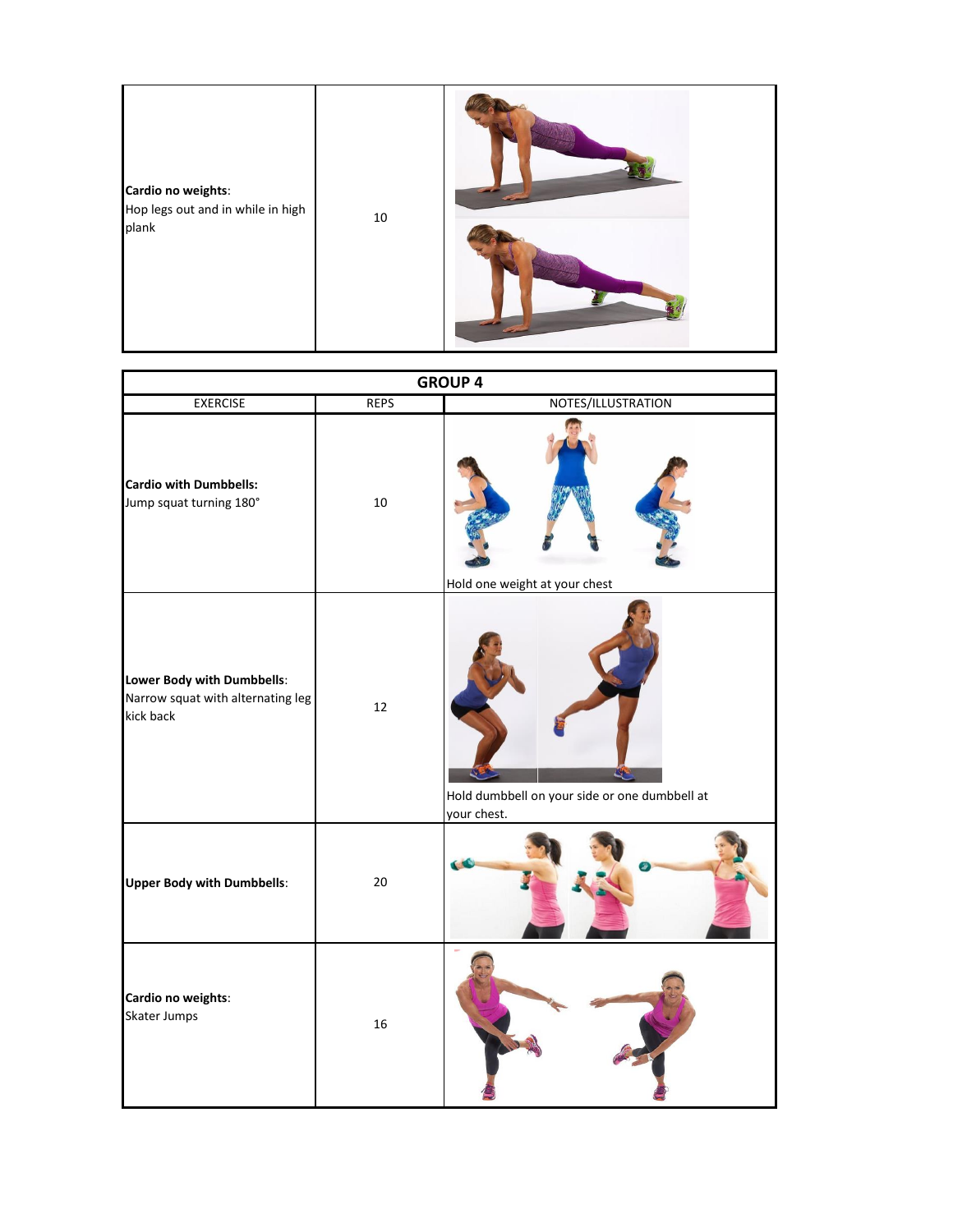| <b>GROUP 5</b>                                                            |             |                                                                                                        |  |  |
|---------------------------------------------------------------------------|-------------|--------------------------------------------------------------------------------------------------------|--|--|
| <b>EXERCISE</b>                                                           | <b>REPS</b> | NOTES/ILLUSTRATION                                                                                     |  |  |
| <b>Cardio with Dumbbells:</b><br>Jog on the spot punching arms up         | 20          |                                                                                                        |  |  |
| Lower Body with Dumbbells:<br>Sumo Squat with calf raise at the<br>bottom | 12          | STEP 3<br>STEP <sub>1</sub><br>STEP <sub>2</sub><br>Hold 2 dumbbells in the middle or 1 at your chest. |  |  |
| <b>Upper Body with Dumbbells:</b><br>Push-Up with alternating arm row     | $10\,$      | Modified push-ups on the knees can be done.                                                            |  |  |
| Cardio no weights:                                                        | 20          | (a)<br>(b)<br>$\left( c\right)$                                                                        |  |  |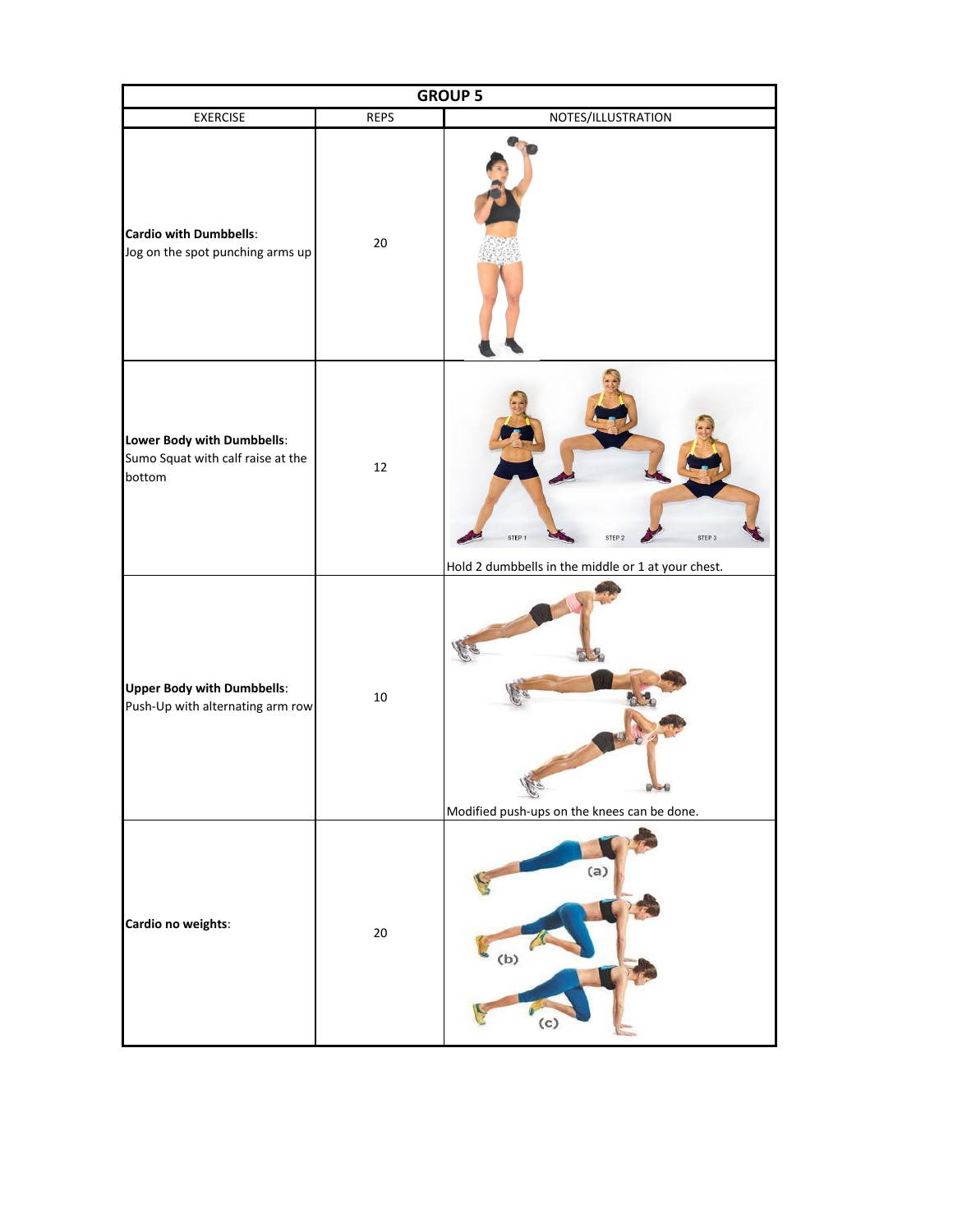| <b>STRETCHES</b>              |                                |  |  |
|-------------------------------|--------------------------------|--|--|
| Chest Stretch                 | Hold 20sec                     |  |  |
| Rhomboid stretch              | Hold 20sec                     |  |  |
| Shoulder Stretch              | Hold 20sec<br>(left and right) |  |  |
| Side Stretch                  | Hold 20sec<br>(left and right) |  |  |
| Reach for toes                | Hold 20sec                     |  |  |
| <b>Adductor Stretch</b>       | Hold 20sec<br>(left and right) |  |  |
| <b>Standing Glute Stretch</b> | Hold 20sec<br>(left and right) |  |  |